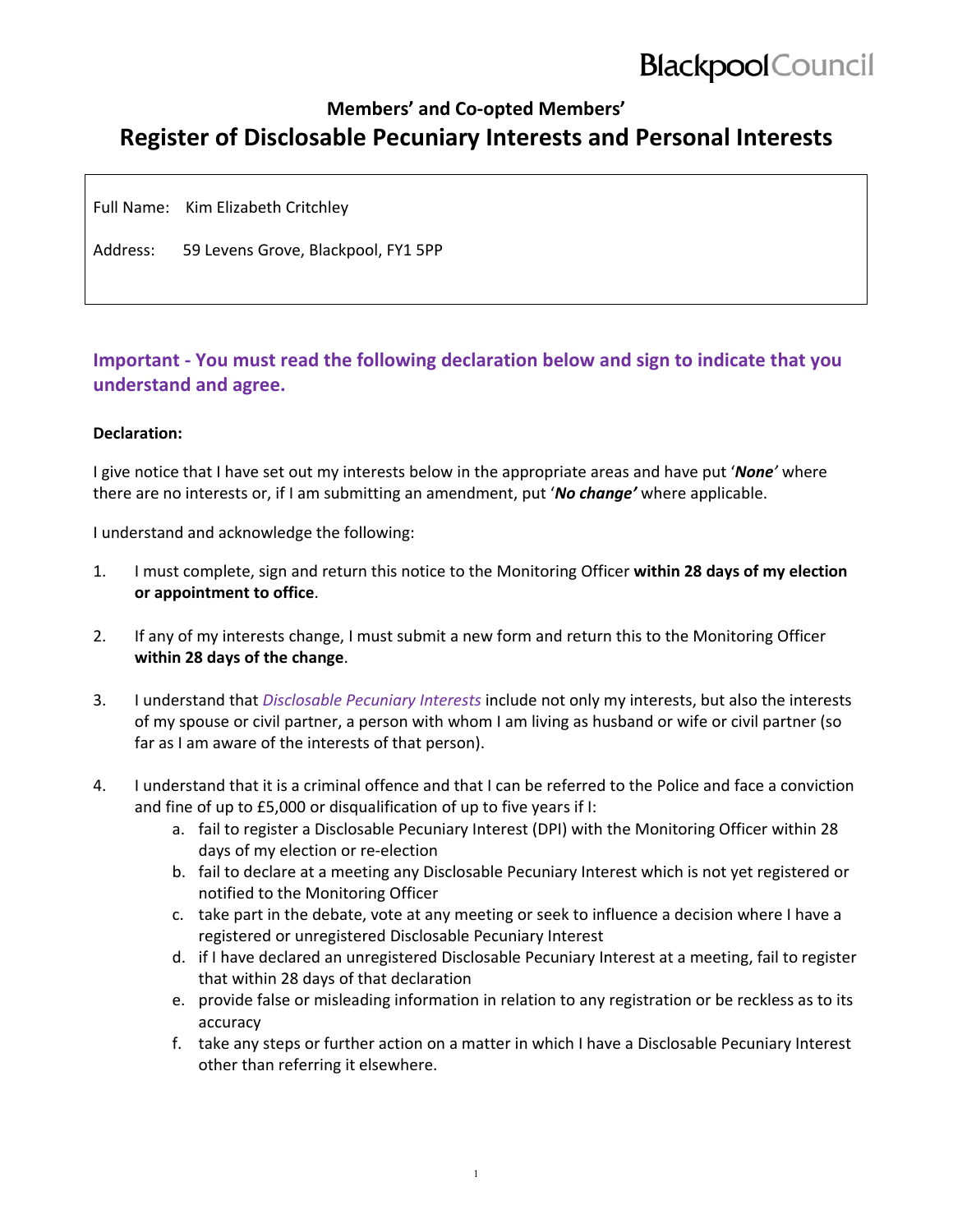- 5. I understand that the *Personal Interests* registered should also be declared at meetings and that these would become *Prejudicial Interests* in certain circumstances and that failure to declare these can result in a referral to the Monitoring Officer as a breach of the Code of Conduct.
- 6. I understand that I must, **within 28 days of receiving any gift or hospitality in my capacity as a Member, with an estimated value £25 or more,** provide written notification by completing the 'Registration of gifts and hospitality' form and returning it to the Monitoring Officer.
- 7. I understand that any findings of non-disclosure within the prescribed time limits will result in a referral to the Monitoring Officer for further action and if it relates to a Disclosable Pecuniary Interest, can result in a referral to the Police.
- 8. If I feel I have an interest which, if disclosed on a public register, could lead to myself or a person connected to me being subject to violence or intimidation, then I must disclose this as a sensitive interest to the Monitoring Officer.
- 9. I recognise that I have a legal duty to complete this form and that I must not:
	- omit any information which ought to be given in this notice
	- provide information that is materially false or misleading
	- fail to update this information as my circumstances change.

| Signature | K E Critchley |
|-----------|---------------|
| Date      | 07/05/19      |

Please return forms to:

The Monitoring Officer c/o Democratic Governance Blackpool Council PO Box 4 Blackpool FY1 1NA

| Received by:          |          |
|-----------------------|----------|
| Monitoring Officer's  | M Towers |
| signature (or Deputy) |          |
| Date                  | 07/05/19 |
|                       |          |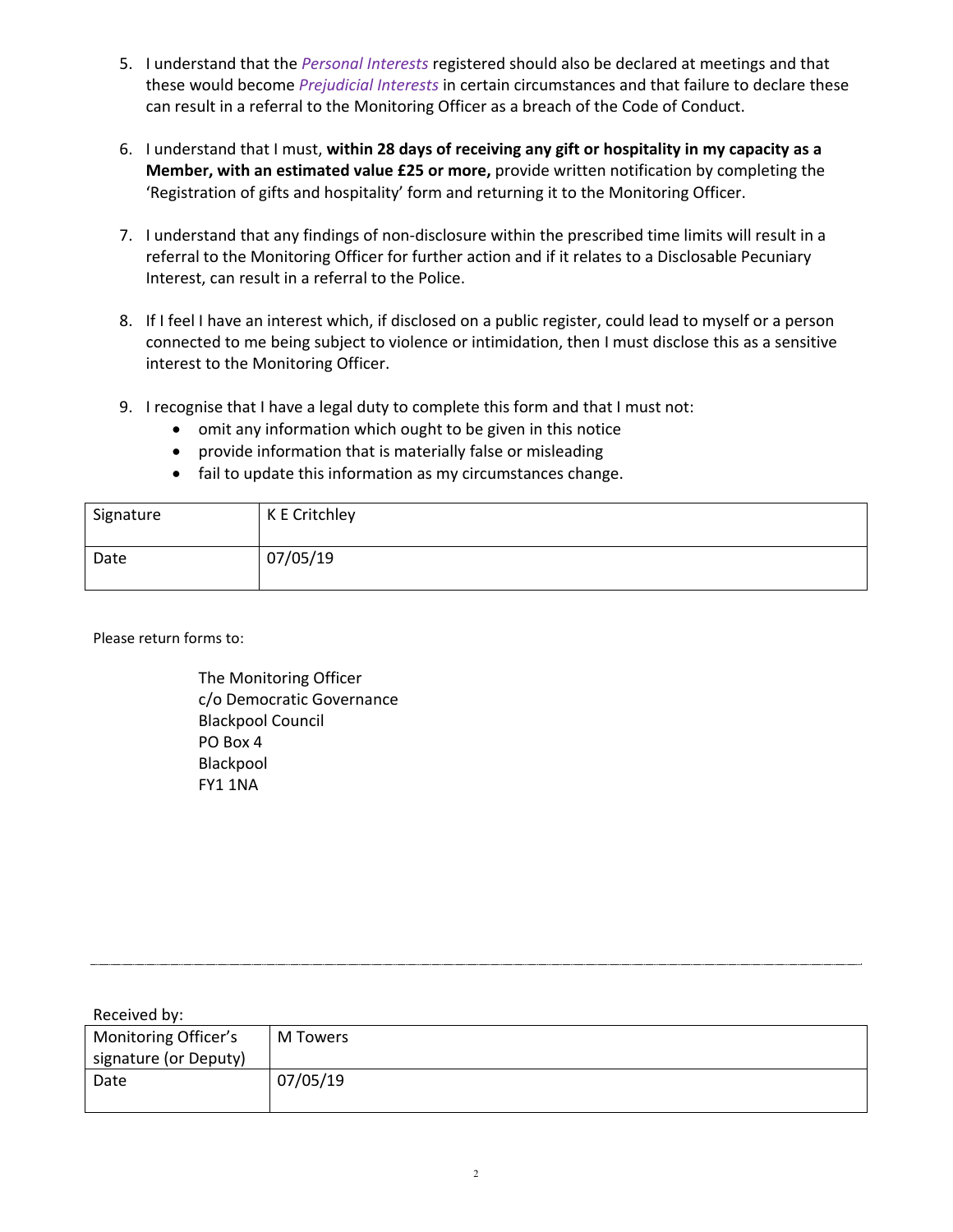## Amendment Record

| Amendment(s)                                  | Marked 1*       | <b>Date</b> |
|-----------------------------------------------|-----------------|-------------|
| Signature                                     | K E Critchley   | 17/06/2021  |
| Monitoring Officer's<br>Signature (or Deputy) | <b>M</b> Towers | 24/06/2021  |
| Amendment(s)                                  | Marked 2*       | <b>Date</b> |
| Signature                                     |                 |             |
| Monitoring Officer's<br>Signature (or Deputy) |                 |             |
| Amendment(s)                                  | Marked 3*       | <b>Date</b> |
| Signature                                     |                 |             |
| Monitoring Officer's<br>Signature (or Deputy) |                 |             |
| Amendment(s)                                  | Marked 4*       | <b>Date</b> |
| Signature                                     |                 |             |
| Monitoring Officer's<br>Signature (or Deputy) |                 |             |

Notes:

- Please retain one copy for your own records and send the original to the Monitoring Officer
- Your current register of interests can be viewed in the 'Your Councillors' area on the Council's website at www.blackpool.gov.uk/Your-Council/Your-councillors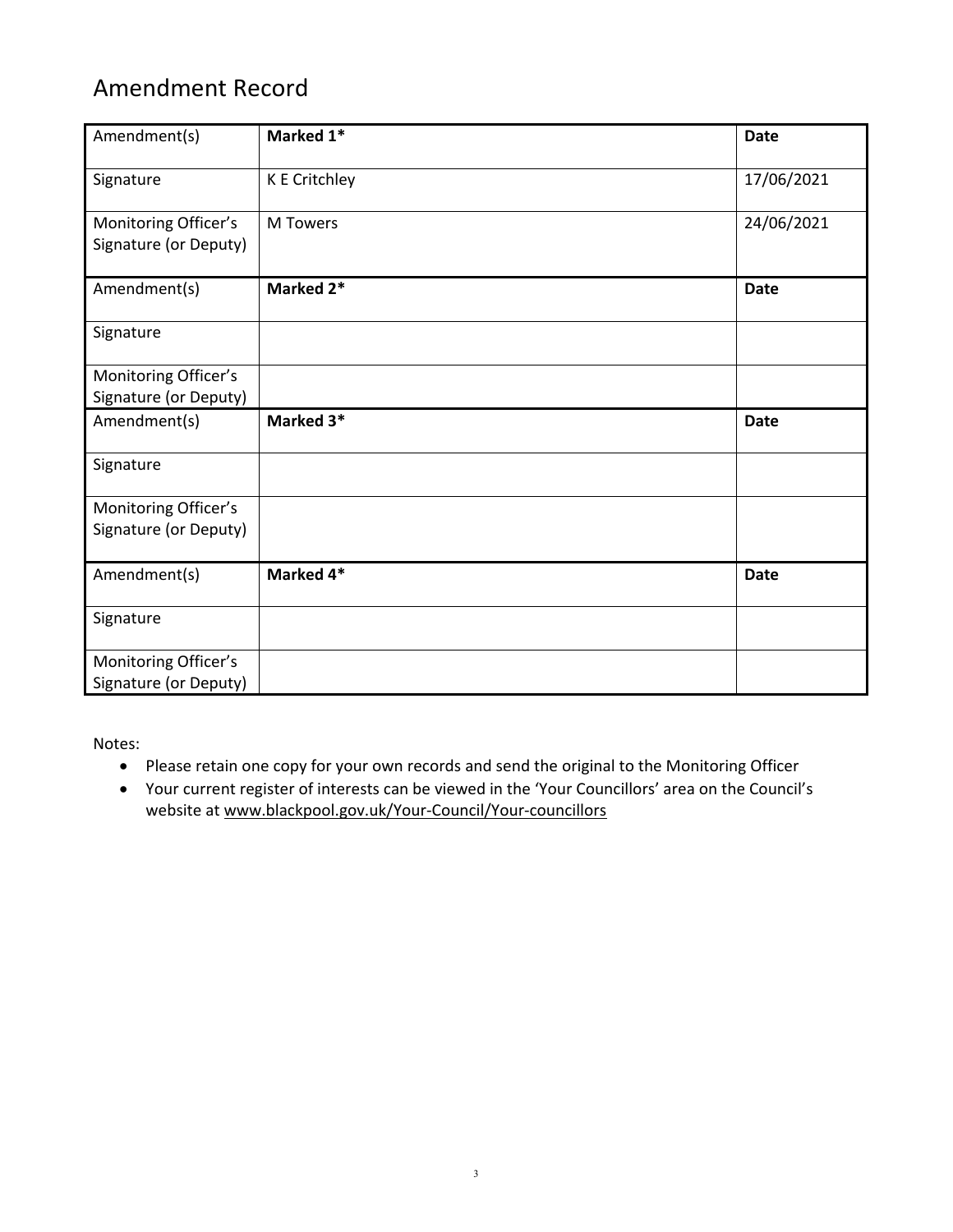### **Part 1: Disclosable Pecuniary Interests**

- Please answer all parts of this form. You must enter information in each area or put 'none' if you do not have an interest or 'no change' as appropriate if you are submitting the form to amend your interests.
- **A separate guidance note is included at the end, which you should read when completing the form.**

| Disclosable pecuniary interest                                                                                                                                                                                                                                                                                                                                                                                                                               | You                                                                                                                                 | Your spouse or civil partner, a person with<br>whom you are living with as husband or<br>wife, or a person with whom you are<br>living as if they were a civil partner |
|--------------------------------------------------------------------------------------------------------------------------------------------------------------------------------------------------------------------------------------------------------------------------------------------------------------------------------------------------------------------------------------------------------------------------------------------------------------|-------------------------------------------------------------------------------------------------------------------------------------|------------------------------------------------------------------------------------------------------------------------------------------------------------------------|
| a) Employment, office, trade, profession or vocation<br>Any employment, office, trade, profession or vocation<br>carried on for profit or gain.                                                                                                                                                                                                                                                                                                              | Catering Assistant at Picnic Box, Norbreck Road<br>Aiming2Achieve (supporting people with<br>disabilities to live independently) *1 | None                                                                                                                                                                   |
| b) Sponsorship<br>Any payment or provision of any other financial benefit<br>(other than from the relevant authority) made or provided<br>within the relevant period in respect of any expenses<br>incurred by you in carrying out duties as a member, or<br>towards your election expenses.<br>This includes any payment or financial benefit from a trade<br>union within the meaning of the Trade Union and Labour<br>Relations (Consolidation) Act 1992. | Blackpool Labour Party (election expenses)                                                                                          | None                                                                                                                                                                   |
| c) Contracts<br>Any contract which is made between the relevant person<br>(or a body in which the relevant person has a beneficial<br>interest) and the relevant authority<br>under which goods or services are to be provided or<br>Ι.<br>works are to be executed; and<br>which has not been fully discharged.<br>ii.                                                                                                                                      | None                                                                                                                                | None                                                                                                                                                                   |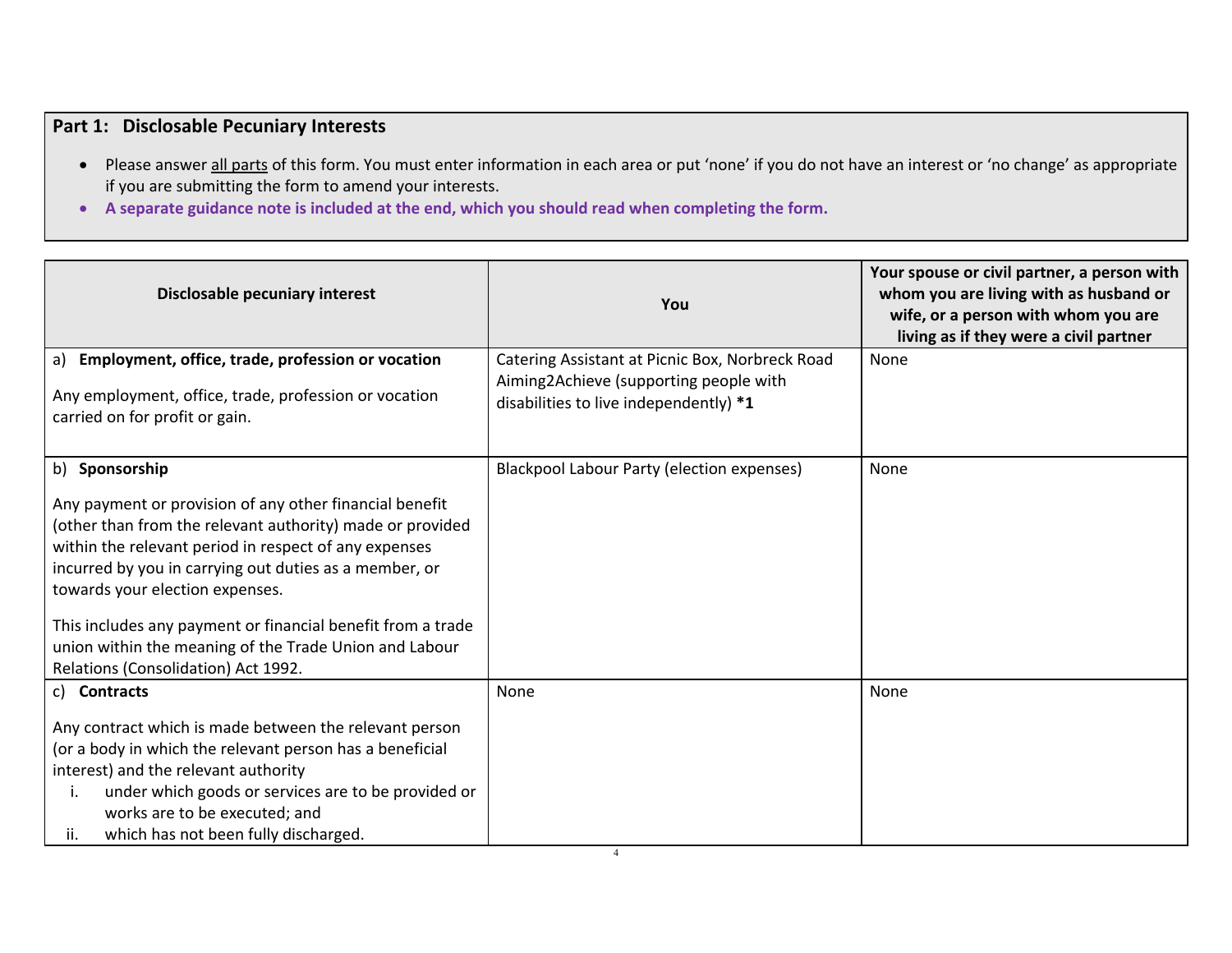| Disclosable pecuniary interest                                                                                                                                                                                                                                                                                                                                                                                                                                                                                                                                                                                | You                                 | Your spouse or civil partner, a person with<br>whom you are living with as husband or<br>wife, or a person with whom you are<br>living as if they were a civil partner |
|---------------------------------------------------------------------------------------------------------------------------------------------------------------------------------------------------------------------------------------------------------------------------------------------------------------------------------------------------------------------------------------------------------------------------------------------------------------------------------------------------------------------------------------------------------------------------------------------------------------|-------------------------------------|------------------------------------------------------------------------------------------------------------------------------------------------------------------------|
| d) Land                                                                                                                                                                                                                                                                                                                                                                                                                                                                                                                                                                                                       | 59 Levens Grove, Blackpool, FY1 5PP | None                                                                                                                                                                   |
| Any beneficial interest in land which is within the area of<br>the relevant authority.                                                                                                                                                                                                                                                                                                                                                                                                                                                                                                                        |                                     |                                                                                                                                                                        |
| e) Licences                                                                                                                                                                                                                                                                                                                                                                                                                                                                                                                                                                                                   | None.                               | None                                                                                                                                                                   |
| Any licence (alone or jointly with others) to occupy land in<br>the area of the relevant authority for a month or longer.                                                                                                                                                                                                                                                                                                                                                                                                                                                                                     |                                     |                                                                                                                                                                        |
| f<br><b>Corporate tenancies</b>                                                                                                                                                                                                                                                                                                                                                                                                                                                                                                                                                                               | None.                               | None                                                                                                                                                                   |
| Any tenancy where (to your knowledge)<br>the landlord is the relevant authority; and<br>Ť.<br>the tenant is a body in which the relevant person<br>ii.<br>has a beneficial interest.                                                                                                                                                                                                                                                                                                                                                                                                                          |                                     |                                                                                                                                                                        |
| <b>Securities</b><br>g)                                                                                                                                                                                                                                                                                                                                                                                                                                                                                                                                                                                       | None.                               | None                                                                                                                                                                   |
| Any beneficial interest in securities of a body where<br>that body (to your knowledge) has a place of<br>i.<br>business or land in the area of the relevant<br>authority; and<br>either-<br>ii.<br>a. the total nominal value of the securities exceeds<br>£25,000 or one hundredth of the total issued<br>share capital of that body; or<br>b. if the share capital of that body is of more than<br>one class, the total nominal value of the shares<br>of any one class in which the relevant person<br>has a beneficial interest exceeds one hundredth<br>of the total issued share capital of that class. |                                     |                                                                                                                                                                        |